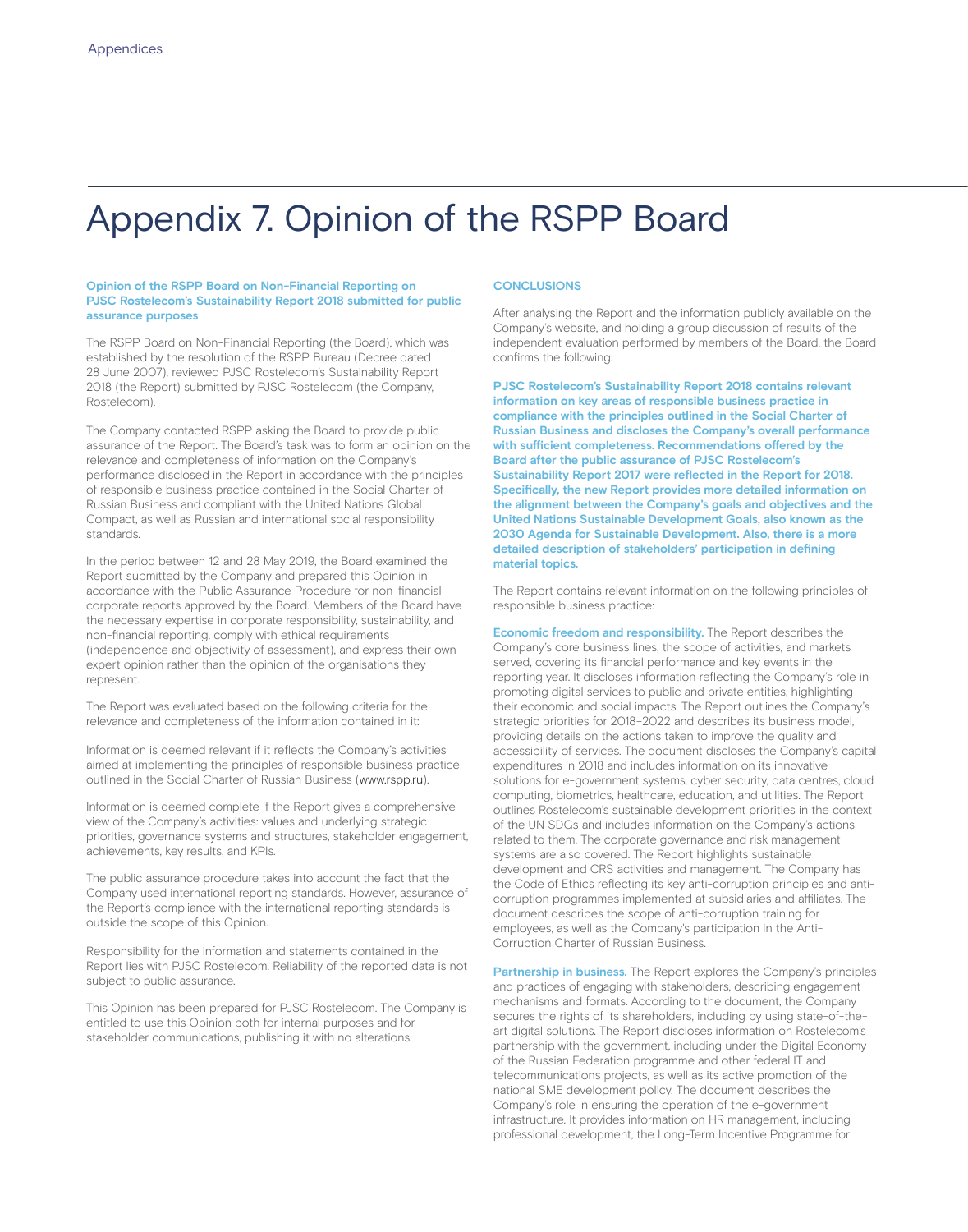$\frac{1}{8}$  172 / 173  $\frac{1}{2}$ 

Letter from the President Company Profile Building a Sustainable Digital Future Investing in Our People Investing in Society Fostering a Safe and Favourable Environment Delivering High-Quality Services to Customers Stakeholder Engagement **Appendices** 

2020–2022, and social programmes, disclosing results of the Company's health and safety efforts focused on both internal employees and contractors. Customer relations and feedback channels are also in focus. Other topics discussed in the Report include measures to enhance procurement transparency, supplier engagement procedures and practices, sustainable development in the supply chain, and Rostelecom's memberships of international, national, and regional industry unions and associations. The document also describes the Company's partnership with non-commercial organisations aimed at implementing socially significant initiatives, including the Digital Equality programme.

**Human rights.** The Report declares Rostelecom's commitment to ensuring adherence to human rights, highlighting the principles and mechanisms used to provide equal opportunities to employees across all gender and age groups and prevent discrimination in management decision-making. It provides information on ensuring respect for employee rights, the collective bargaining agreement, the Company's methods of informing employees and contractors of its obligations, and relevant requirements set for its business partners. According to the document, Rostelecom develops procedures and training, monitors and assesses progress, and creates feedback channels. The Report includes information on the Company's nationwide project for bridging the digital divide, which enables people to access high-quality digital services wherever they may live.

**Preservation of environment.** The document discloses the Company's environmental impact indicators and their changes over a few years. It describes the implementation of the Company's Environmental Policy aimed at mitigating its environmental impact. The Report provides information on environmental risk management and environmental training of managers and employees. It also discloses data on the Company's environmental protection investments and outlines the key environmental initiatives in 2018. PJSC Rostelecom's environmental management system is reported to have successfully passed an external recertification audit for compliance with GOST ISO 14001. Another topic discussed by the Report is environmental operational control programmes. It is reported that all Rostelecom products and services are assessed for potential negative impact on the environment and local communities. It is also declared that the Company performs environmental monitoring of its existing infrastructure facilities. The Report gives information on the Company's engagement with all its stakeholders as part of its environmental impact assessment process for the design and construction of new facilities. It contains data on sustainable use of natural resources and discloses information on the implementation of Rostelecom's Energy Policy, including power consumption, fuel and energy consumption, and energy efficiency efforts. It is reported that the Company enhances sustainable resource culture among employees.

**Participation in local community development.** The Report describes the Company's socially significant initiatives and projects in Russia. stating that the Company makes full use of its R&D and production capabilities to develop telecommunications infrastructure across all Russian regions. Also, it outlines the key areas covered by the Company's social and charitable programmes. Specifically, in 2018, Rostelecom's digital technology and solutions were used for implementing the following integrated programmes: Digital Equality, Health, Care, Cultural Heritage, Sports, and Environment. Data on the events and scope of the programmes is given for different regions of the Company's operations. When implementing social programmes, PJSC Rostelecom cooperates with federal and regional authorities and non-commercial organisations. Data on PJSC Rostelecom's costs associated with charitable projects is also disclosed. Yet another topic covered by the Report is the Company's volunteer activities.

## **Final conclusions**

On the whole, the information contained in the Report reflects the Company's consistent steps to integrate corporate social responsibility and sustainable development principles into its business practices. The Report describes PJSC Rostelecom's strategic priorities, principles, and performance across the key responsible business practices. Special emphasis is placed on the introduction of digital technology and ensuring wide accessibility and quality of telecommunication products and services. It discloses stakeholder engagement, including for the needs of preparation of the Report.

The Report is prepared in compliance with international standards – the GRI Guidelines and the AA1000 Stakeholder Engagement Standard (SES) – which makes the information provided therein easily comparable to the one contained in the reports compiled by other companies. The Company's strategy and performance is presented in the context of the United Nations Sustainable Development Goals and stakeholders' proposals.

PJSC Rostelecom's Sustainability Report 2018 is the Company's eighth non-financial report, which reflects its consistent efforts to enhance public reporting and its commitment to transparency and openness.